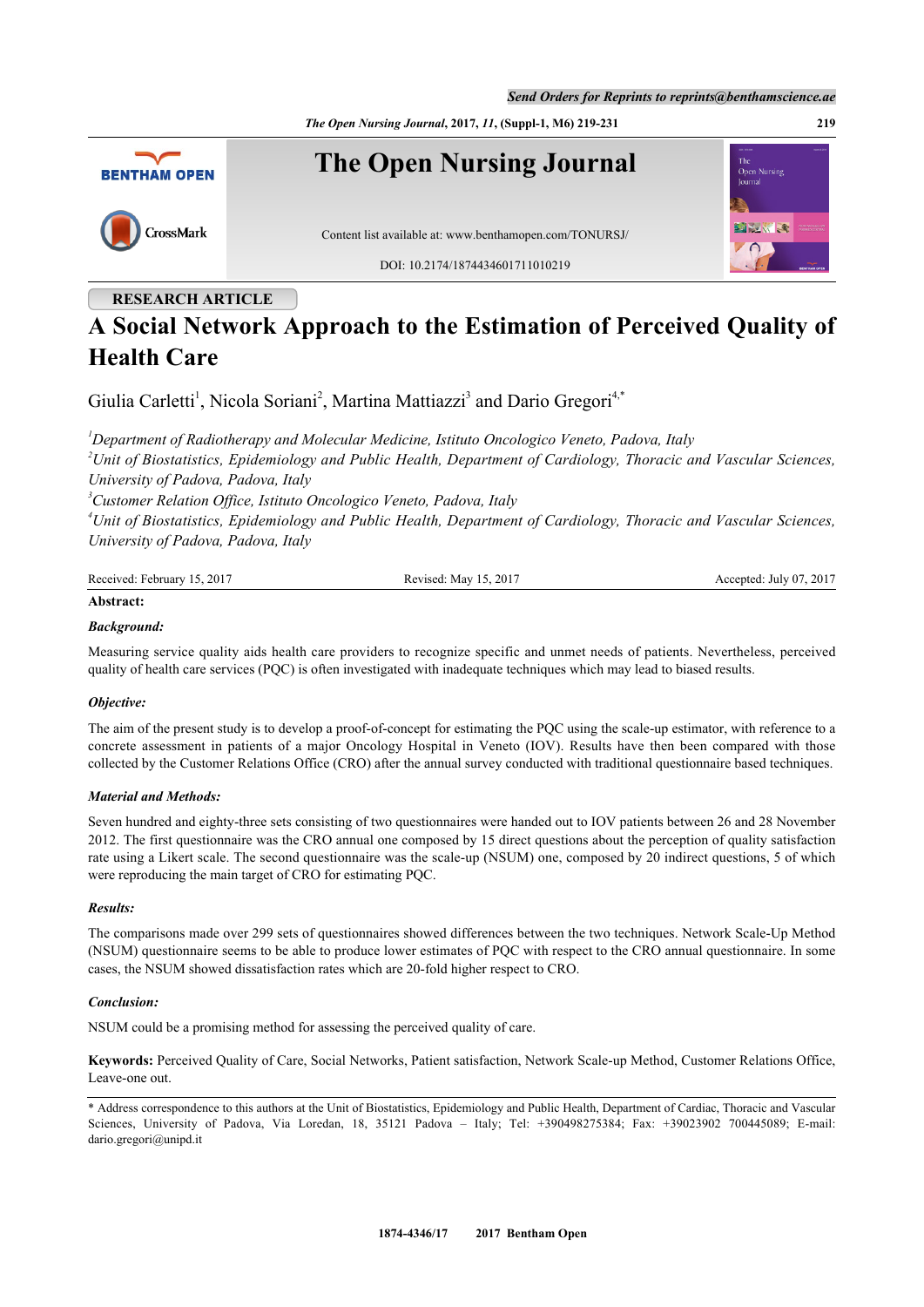#### **1. INTRODUCTION**

The quality of services has become an increasingly investigated field in the healthcare systems of both developed and developing countries [\[1](#page-10-0)]. There is a growing consensus that this should not be limited to objective outcomes of care, but that shall also include patient satisfaction as an important parameter and as an indicator of care quality. Its assessment provides a useful feed-back to both the medical staff and to the general personnel [[2](#page-10-1) - [4\]](#page-10-2). Perceived Quality of Care (PQC) is considered a key factor in ranking health care services and it is considered as a potential source of sustainable competitive advantage. In this sense, its understanding, measurement, and improvement are representing an important although challenging step for the entire health services organization [[5](#page-10-3)]. This is also true in systems where hospitals are competing in providing services, whose PQC can be used as a decisive distinction for building a unique advantage, difficult for rivals to follow or copy, determining patients' preference for choosing a hospital, as well as in satisfying and keeping customers, sustaining their loyalty to the hospital[[5](#page-10-3)]. Providing patients with the services matching their needs and expectations are crucial for the existence and success of the organization in the competitive background of health care. Further on this, Parasuraman and colleagues [[6](#page-10-4)] defined the perceived quality of service as the results of consumers' juxtaposition of expected service with perception of actual efficiency of the service [\[7](#page-10-5), [8](#page-10-6)].

However, methodological issues often neglect the possibility of a sound and unbiased assessment of it [[9,](#page-10-7) [10](#page-10-8)]. The assessment of PQC is commonly performed via self-administered questionnaires, distributed by nurses at the end of the hospital stay. Such assessment may be affected by several factors, like above all (*i*) patients' health conditions, (*ii*) selfselection, consisting in a systematic non-disposal to participate to PQC surveys, (*iii*) the facility services used by patients [\[3](#page-10-9), [9](#page-10-7), [10\]](#page-10-8) and finally some methodological aspects as (*iv*) the distribution of questionnaire itself, which can heavily influence the compilation and the reliability of answers provided [\[9](#page-10-7), [11](#page-10-10), [12](#page-10-11)].

In addition, problems also arise at the time of interpreting results, in the sense that the objective interpretation of the complex features of perceived quality is very hard to achieve, due to both the lack of neutrality involved in the commonly used surveys investigating service quality [[13,](#page-10-12) [14](#page-10-13)] and the feed-backs, as reported by patients, which may also include personal evaluations, undermining the objectivity of the investigator [\[14](#page-10-13) - [16\]](#page-10-14).

Another essential aspect, which may influence PQC assessment is that patients may fear a rebound and are afraid that answers provided may affect the quality of their future treatment, therefore are not likely to provide completely true answers, most likely ending up in an overestimation of the perceived quality of the care [[17\]](#page-11-0).

In this view, a potentially fruitful approach could be represented by the usage of indirect assessment techniques, which, instead of being targeted to the individual respondents' status, are focused on the knowledge they potentially have on other people with whom they have been in contact.

A tentative research direction in this sense is represented by those surveys which focus on the indirect concept of "recommendation" to others of the given hospital or health care facility [[18\]](#page-11-1). Elaborating on the concept of "others" and putting it in the more formal context of social networks, a particularly sensitive estimator is that based on scaling up techniques, where the problem is re-parameterized in terms of assessing the size of a hidden subpopulation of unknown size, in our context: the number of people un-satisfied by the service received. Bernard [\[19](#page-11-2) - [22\]](#page-11-3) developed this concept proposing the Network Scale Up Methods (NSUM), which, after being first proposed in 1989, has been applied to several fields of investigation, like HIV+, injuries or social themes, including security against terrorism [[23](#page-11-4)], showing a strong capability of overcoming the usual traps of classical techniques [\[24\]](#page-11-5) with a wide potential of applicability in public health research [\[25](#page-11-6)].

The aim of the present study is to develop a proof-of-concept for estimating the perception of quality of health care using the scale-up estimator, with reference to a concrete assessment in patients of a major Oncology Hospital of Padova in Veneto. Results will be then be compared with those collected by the Customer Relations Office after the annual survey conducted with traditional direct questionnaire based techniques.

#### **2. METHODS**

This study was conducted between 26 and 28 November 2012 in a major Oncology Hospital (IOV) of Padova in Veneto (Italy) in conjunction with the annual PQC assessment, conducted by the IOV Customer Relations Office (CRO – *Ufficio Relazioni con il Pubblico*). The research was conducted within 13 patient wards: Imaging, Radiology and Pathology; Center Unique Reservation (CUP); Radiotherapy and Nuclear medicine; Clinical oncology; Surgical oncology; Diagnostic and Operative endoscopy; Breast surgery; Anesthesiology; Melanoma and soft tissue tumors; Cardiology; Pharmacy; Psycho-oncology; Immunology and Molecular Oncology. Patients surveyed for the present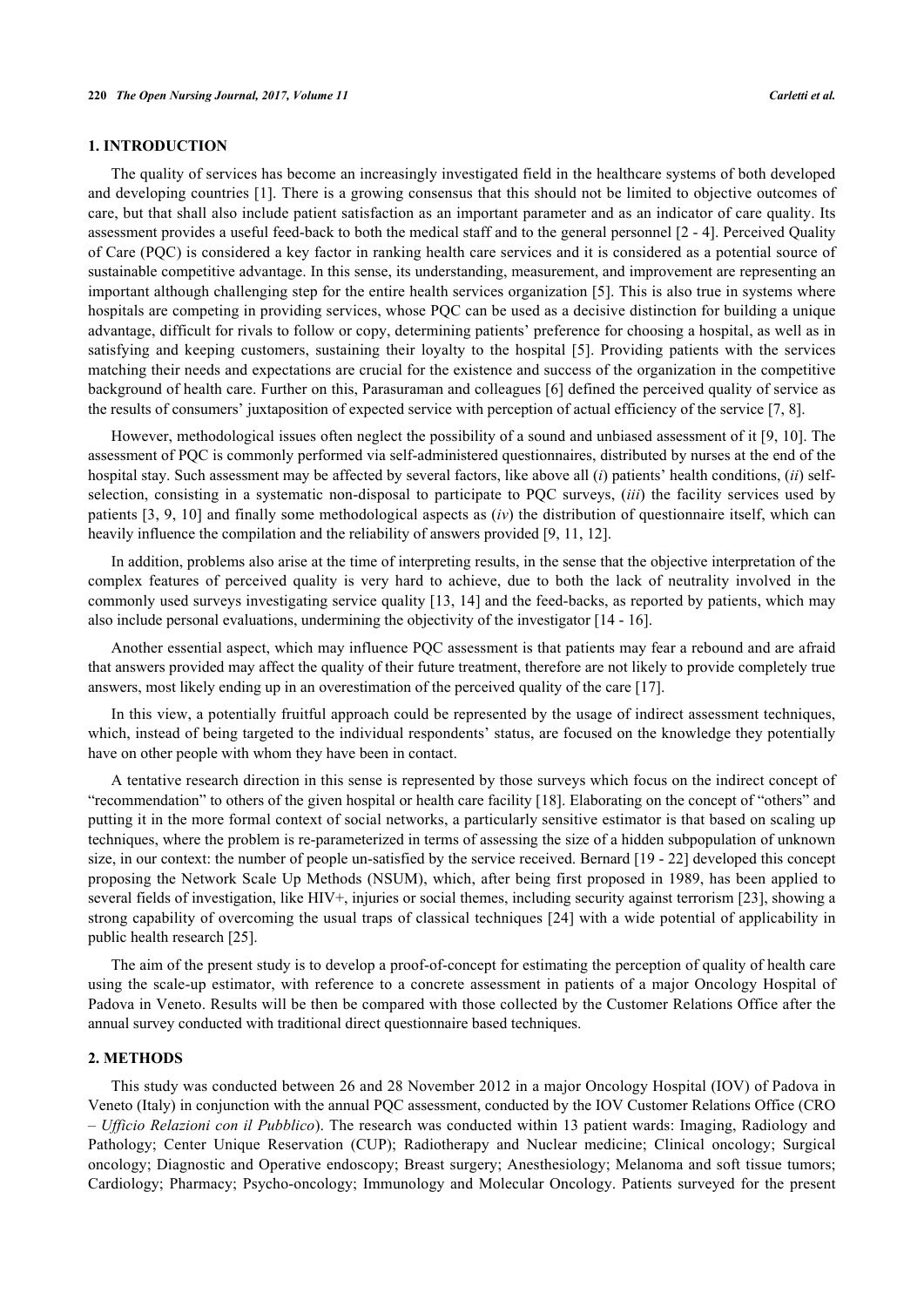study include IOV patients diagnosed with cancer or who have already received treatment and are able to provide answer independently. Terminally ill patients suffering from alterations in cognitive functions and aged patients not benefiting from the support of caregivers have not been surveyed.

A set of two questionnaires was administered to each patient: the first was the official CRO survey of PQC, the second the NSUM. Demographic and basic health characteristics were shared in the two forms.

Each IOV Operating Unit (OU) received a number of sets proportional to the number of patients daily admitted to it during the three-day period when the CRO assessment was conducted. Patients were required to fill out the questionnaires without supervision. Questionnaires were returned anonymously in sealed envelopes.

### **2.1. CRO-PQC Questionnaire**

The CRO-PQC questionnaire covers four aspects of the PQC, (*i*) the patient's feed-backs on personnel, (*ii*) the waiting time, (*iii*) the comfort of staying in the hospital and (*iv*) the overall feed-back on the structure.

Originally, the questionnaire included only 10 questions that were later integrated, up to 15, with further questions aiming at investigating quality standards such as volunteers, privacy, information transparency and the criteria leading consumers to the choice of the Institute. A Likert satisfaction scale with four potential answers to choose from was developed. The first four questions required the patient's personal information, while the rest investigated the quality satisfaction rate on a Likert scale from "good" to "inadequate". Questions on waiting time refer to regional standards, as provided by the local health authorities. In this domain, two questions examined waiting time for medical consultation after scheduling an appointment, with a satisfaction scale rating from "short" to "very long", and between scheduled appointment and consultation at the Institute, where the choice ranged from "less than 15 minutes" to "more than 60 minutes".

#### **2.2. NSUM Questionnaire**

In the present study, we developed a survey making use of the scale-up method, which gathers information through indirect questions to each IOV patient individually. The basic idea of the scale-up method is that the mean number of people known in a subpopulation (*e.g.* people owning a specific car) is linearly proportional to the size of the corresponding population. Interviewees are not asked directly about problems, but are required to give an estimate of the number of people they know in each sub-population included in the survey. Then, such figures are used to estimate the social network size of each person, which eventually turns out to be used to re-proportionate to the whole population the answers provided with reference to the target populations (*e.g.* people dissatisfied with the service).

Questions were introduced by in the following way "how many people do you know …?". The definition of "knowing" was the one adopted in Snidero *et al.* [\[24\]](#page-11-5), *i.e.* "*mutually recognize each other by sight or name, can be contacted, and had a contact within the last two years, either in person, by phone or mail*".

To produce the NSUM questionnaire, we firstly selected the known population sizes published on the Central Statistics Institute website [[26](#page-11-7)]. Subsequently, we produced 29 questions for the pilot questionnaire based on the data collected (details on the sub-populations used are provided in the supplemental Table **[A1](#page-9-0)**).

A first draft of the questionnaire with 29 general questions applying to a known population size was developed. After that, the pilot questionnaire was administered to 120 IOV customers with the aim of identifying those subpopulations producing more stable estimates of the social network size of the patients, following the procedure in Snidero *et al.* [[27,](#page-11-8) [28](#page-11-9)]. After the analysis, 15 sub-populations were carefully selected. At this point, 5 more questions, representing the target sub-populations (*i.e.* people un-satisfied for on aspect or the other of health service) were added Table (**[1](#page-2-0)**). These last 5 questions were replicating the main domains of the CRO questionnaire information: the distribution of signs in the Institute, personnel level of helpfulness and cooperation, medical personnel approach to health problems, short waiting time for medical consultation after scheduling an appointment, general feed-back on the service provided.

<span id="page-2-0"></span>**Table 1. Fifteen populations of known size selected for the first part of the PQC-NSUM questionnaire [\[26](#page-11-7)].**

| S.No | <b>Population of Known Size Selected</b> | <b>Population Size</b> |
|------|------------------------------------------|------------------------|
|      | People who separated in 2010             | 7.079                  |
|      | Foreign residents                        | 366,847                |
|      | People with at least one foreign parent  | 8.410                  |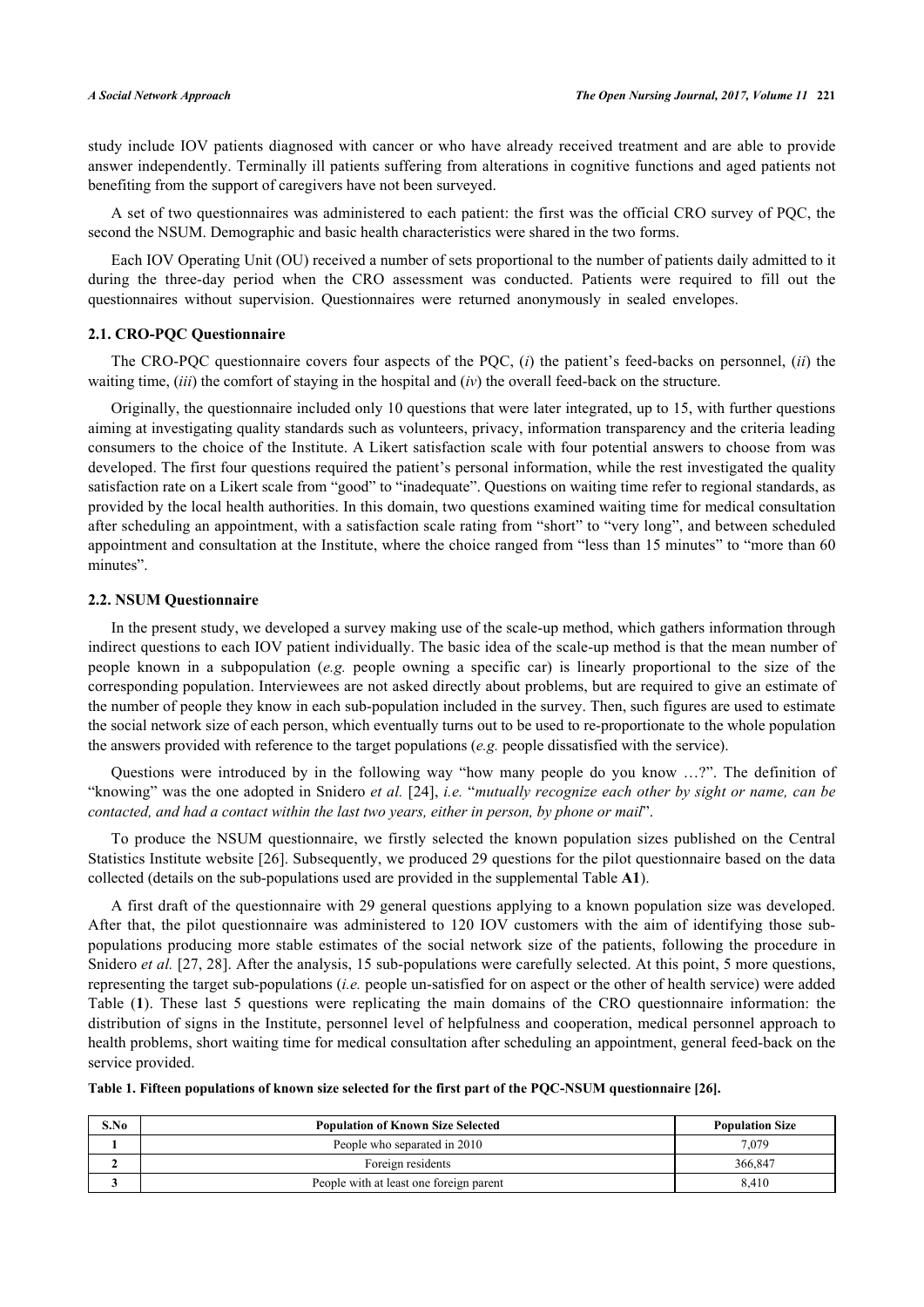|  | (Table 1) contd |
|--|-----------------|

| S.No | <b>Population of Known Size Selected</b>                  | <b>Population Size</b> |
|------|-----------------------------------------------------------|------------------------|
| 4    | Victims of car accidents with injuries                    | 15,564                 |
| 6    | <b>University Professors</b>                              | 5,077                  |
| 7    | Unemployed people in the region                           | 2,493,613              |
| 8    | People living in a 150 m2 house                           | 2,100,510              |
| 9    | People living in a 5-room house                           | 7,079                  |
| 10   | People working part-time                                  | 239,154                |
| 11   | 3-member families                                         | 1,296,521              |
| 13   | People who married in 2010                                | 17,474                 |
| 14   | Children born in 2010                                     | 42,604                 |
| 15   | People above 14 with smoking habit                        | 13,519,697             |
| 24   | People above 3 who declare to train for a sport regularly | 1,065,725              |
| 28   | People who walk to work                                   | 574,226                |

Summarizing, the final version of the questionnaire included: the number of people they know in 15 subpopulations of known size and the 5 questions related to PQC in the patients of IOV. More details on the NSUM procedure are provided in the Appendix as supplemental material.

#### **2.3. Target Domains**

More in detail, the target questions in the CRO questionnaire were: How do you evaluate directions and other information available for orientation in the Institute? How do you evaluate the cooperation and courtesy of the personnel working in the Institute? If you have ever been treated at this Institute, how do you evaluate the treatment received by doctors? How do you evaluate the waiting time for the medical consultation after scheduling an appointment?; How do you evaluate the general Service provided by the Institute? In the CRO questionnaire the 5 question were evaluate using a Likert scale from "good" to "inadequate".

The NSUM questions for the target domain were constructed following the CRO target questions, but rephrasing them as: How do you evaluate directions and other information available for orientation in the Institute? How do you evaluate the cooperation and courtesy of the personnel working in the Institute? If you have ever been treated in the Institute, how do you evaluate the treatment received by our doctors? How do you evaluate the waiting time for the medical consultation after scheduling an appointment? How do you evaluate the general Service provided by the Institute? How many people who consider directions and other information available for orientation in this Institute inadequate do you know? How many people who consider the staff cooperation and courtesy inadequate in this Institute do you know? How many people dissatisfied with the treatment received by doctors operating in the Institute do you know? How many people who experienced very short waiting time (less than 10 days) for medical consultation after scheduling an appointment do you know? How many people dissatisfied with the general Services provided by this Institute do you know?

To compare CRO and NSUM estimates, CRO scores on the Likert scale were classified as "dissatisfied" if score was equal to 4, and as "satisfied" if lower than 4.

#### **2.4. Statistical Methods**

Statistical aspects related to the NSUM method are described in the Appendix. Questions were selected following the application of a linear model which associates the average number of people known by the 120 participants to the pilot survey to the total population size [[24,](#page-11-5) [29\]](#page-11-10). Social network size estimates, as well as the estimates of the target population percentage sizes with their 95% confidence intervals were obtained applying the formulas provided in the Appendix for the NSUM.

A sensitivity analysis for the scale-up estimation was conducted through the leave-one out (LOO) technique, regularly reassessing and excluding data for each known size sub-population.

Analyses have been conducted using the R System [[30\]](#page-11-11).

#### **3. RESULTS**

Seven-hundred-eighty-three questionnaires were handed out. 521 were completed for the CRO and 341 for the NSUM, among which 42 were not included due to irrelevant or wrong answers. Only the 299 sets fully completed for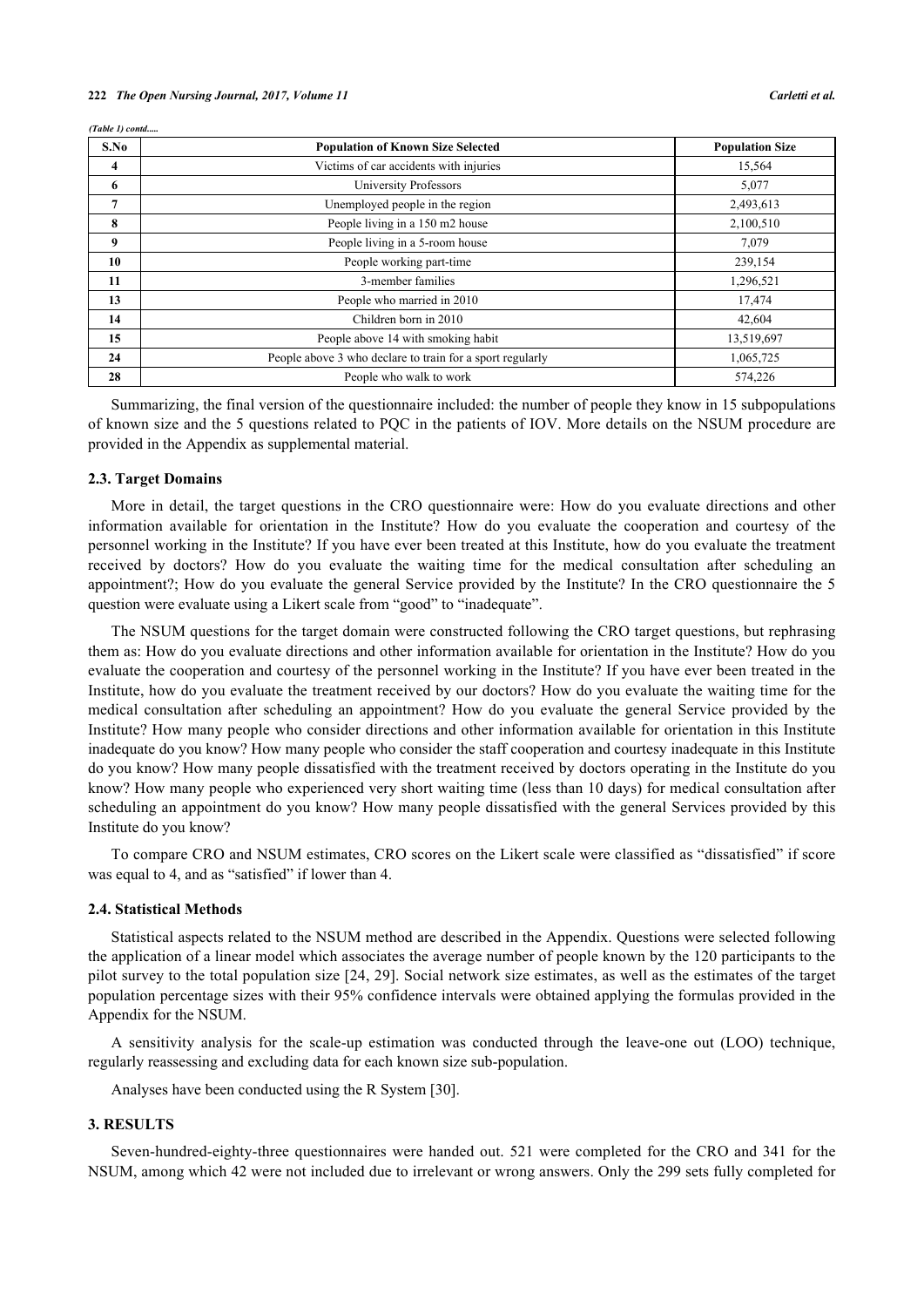both questionnaires were finally selected for the current analysis.

The distribution of some sample features is shown in Table **[2](#page-4-0)**. The sample is prevalently composed by females and younger than the typical hospital care demography in Italy, with only 14% of the sample being older than 70 years.

<span id="page-4-0"></span>**Table 2. Demographic characteristics of patients (n= 299) (N= Absolute Number; NA= not responders)**

| <b>Characteristics of Patients</b> | ${\bf N}$      | $\frac{0}{0}$ |  |  |  |  |  |  |  |
|------------------------------------|----------------|---------------|--|--|--|--|--|--|--|
| Gender                             |                |               |  |  |  |  |  |  |  |
| Female                             | 226            | 75.3          |  |  |  |  |  |  |  |
| Male                               | 70             | 23.3          |  |  |  |  |  |  |  |
| NA                                 | $\overline{4}$ | 1.3           |  |  |  |  |  |  |  |
| Age                                |                |               |  |  |  |  |  |  |  |
| Up to $18$                         | 5              | 1.6           |  |  |  |  |  |  |  |
| from 19 to 30                      | 16             | 5.3           |  |  |  |  |  |  |  |
| from $31$ to $50$                  | 99             | 33.0          |  |  |  |  |  |  |  |
| from $51$ to $60$                  | 76             | 25.3          |  |  |  |  |  |  |  |
| from $61$ to $70$                  | 59             | 19.6          |  |  |  |  |  |  |  |
| over 71                            | 43             | 14.3          |  |  |  |  |  |  |  |
| NA                                 | $\overline{c}$ | 0.6           |  |  |  |  |  |  |  |
| Institute choice                   |                |               |  |  |  |  |  |  |  |
| Independently                      | 87             | 29.0          |  |  |  |  |  |  |  |
| GP                                 | 43             | 14.3          |  |  |  |  |  |  |  |
| Specialist doctor                  | 118            | 39.3          |  |  |  |  |  |  |  |
| Other                              | 43             | 14.3          |  |  |  |  |  |  |  |
| NA                                 | 9              | 3.0           |  |  |  |  |  |  |  |

Based on the first 15 questions (known size sub-populations) of the NSUM, we found out that the interviewees' average social network size is estimated as 19.86 (95% C.I.19.62 - 20.10).

In this sense, a (severely) ill oncological patient has the capability of actively contacting about 20 people Using this estimated network size, the five target domains have been estimated Table (**[3](#page-4-1)**). The dissatisfaction rates, as estimated with the NSUM approach, are ranging from 2.44% up to 6.82% for negative aspects. The question relative to a positive (short) waiting time report with the NSUM method reported a 3.85% of satisfaction. Table **[3](#page-4-1)** also reports the analogous estimates as obtained with the traditional approach of direct questioning: dissatisfaction rates range from 0.17% up to 2.67%, the latter about the directions available in the hospital for patients. Noticeably, direct questioning about positive aspects (waiting time), reports a 36% of overall satisfaction.

<span id="page-4-1"></span>**Table 3. Estimates of PQC of the population target size under study, on a regional basis, obtained on the basis of the 5 target domains with the NSUM approach and with the traditional CRO approach. Percentage (%) and absolute numbers (N) for the CRO approach.**

| <b>POC</b> domains                                                              | $\frac{9}{6}$ | IC $(%)$      |
|---------------------------------------------------------------------------------|---------------|---------------|
| NSUM Approach                                                                   |               |               |
| Inadequate directions                                                           | 6.82          | $6.33 - 7.31$ |
| Inadequate cooperation and courtesy of the personnel working in the Institute   | 2.44          | $2.15 - 2.74$ |
| Inadequate treatment received by Doctors of the Institute                       | 2.34          | $2.06 - 2.63$ |
| Short waiting time for the medical consultation after scheduling an appointment | 3.85          | $3.49 - 4.22$ |
| Inadequate general Service provided by this Institute                           | 4.28          | $3.89 - 4.67$ |
| <b>CRO</b> Approach                                                             |               |               |
| Inadequate directions                                                           | 2.67(8)       | 0.84-4.49     |
| Inadequate cooperation and courtesy of the personnel working in the Institute   | 0.33(1)       | $0.00 - 0.99$ |
| Inadequate treatment received by doctors of the Institute                       | 0.17(1)       | $0.00 - 0.63$ |
| Short waiting time for the medical consultation after scheduling an appointment | 36.00 (108)   | 30.57-41.43   |
| Inadequate general Service provided by this Institute                           | 0.67(2)       | $0.00 - 1.59$ |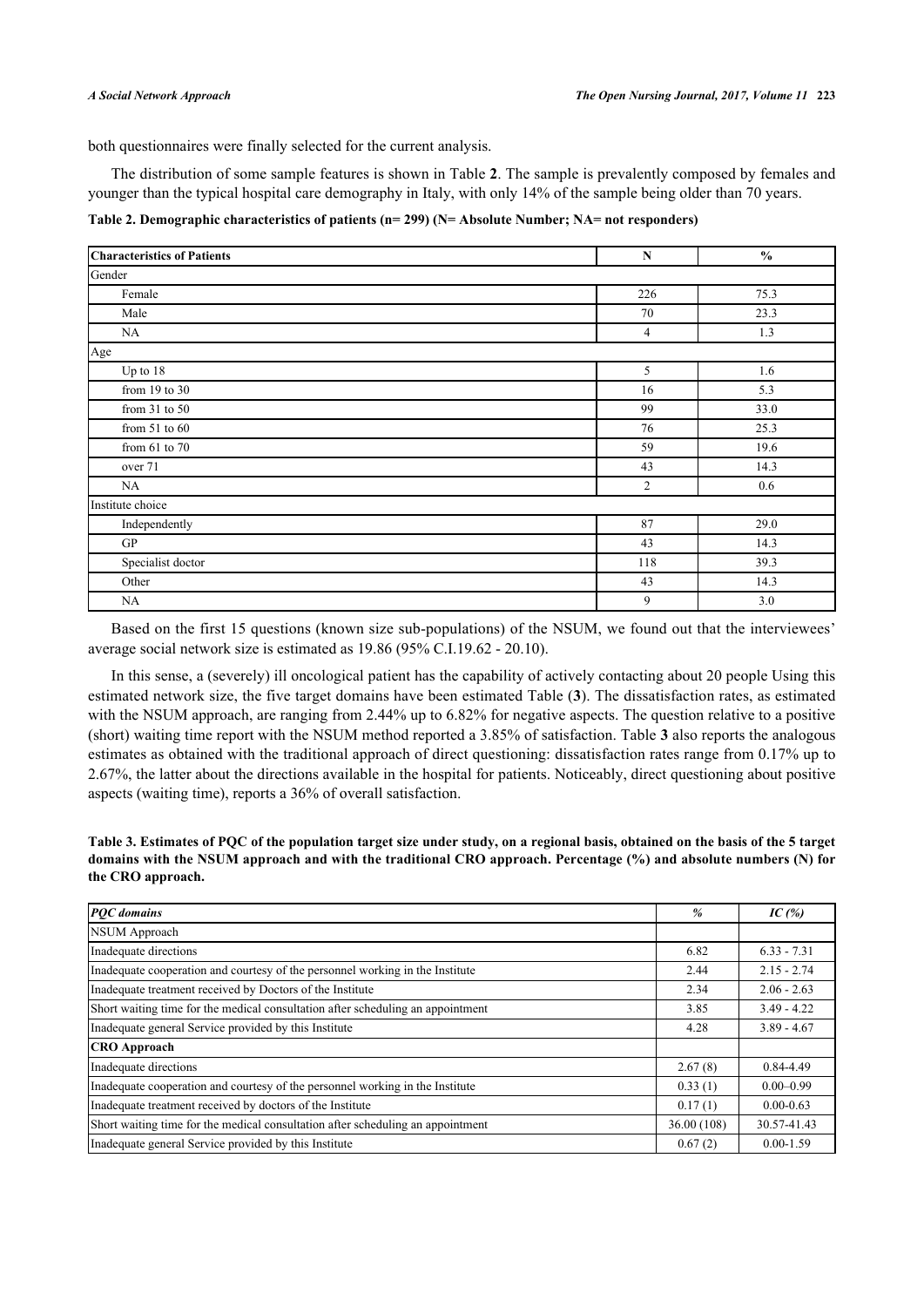To understand if and how estimates with the NSUM approach are depending on the particular choice of questions in the "known-size" part of the questionnaire, a sensitivity analysis to the choice of the known-size sub-populations on the estimates of the target domains has been performed. Estimates are presented in Table **[4](#page-5-0)**, showing a very high degree of consistency and robustness to the choice of the know-size sub-populations.

| <b>Population of</b>                                               |                | Inadequate        |       | Inadequate<br><b>Cooperation and</b> |                                     |       | Inadequate<br><b>Treatment</b> |                                      |       | <b>Short Waiting time</b><br>for the Medical<br><b>Consultation after</b> |                              |       |               | Inadequate<br><b>General Service</b> |       | <b>Social Network</b> |                 |                   |  |  |  |
|--------------------------------------------------------------------|----------------|-------------------|-------|--------------------------------------|-------------------------------------|-------|--------------------------------|--------------------------------------|-------|---------------------------------------------------------------------------|------------------------------|-------|---------------|--------------------------------------|-------|-----------------------|-----------------|-------------------|--|--|--|
| known Size<br><b>Eliminated from</b><br><b>The Analysis</b>        |                | <b>Directions</b> |       |                                      | <b>Courtesy of the</b><br>Personnel |       |                                | <b>Received by</b><br><b>Doctors</b> |       |                                                                           | Scheduling an<br>Appointment |       |               | <b>Provided</b>                      |       |                       | <b>Estimate</b> |                   |  |  |  |
|                                                                    | $\frac{0}{0}$  | 95%               | C.I.% | $\frac{0}{0}$                        | 95%                                 | C.I.% | $\frac{0}{0}$                  | 95%                                  | C.I.% | $\frac{0}{0}$                                                             | 95%                          | C.I.% | $\frac{0}{0}$ | 95%                                  | C.I.% | $\frac{0}{0}$         | 95%             | C.I.%             |  |  |  |
| People who<br>separated in 2010                                    | 6.98           | 6.3               | 7.66  | 2.5                                  | 2.09                                | 2.91  | 2.4                            | $\overline{2}$                       | 2.8   | 3.94                                                                      | 3.43                         | 4.45  | 4.38          | 3.84                                 | 4.92  | 8.81                  | 6.06            | 11.55             |  |  |  |
| Foreign residents                                                  | 7.45           | 6.73              | 8.18  | 2.67                                 | 2.23                                | 3.11  | 2.56                           | 2.13                                 | 2.99  | 4.21                                                                      | 3.66                         | 4.76  | 4.67          | 4.1                                  | 5.25  | 7.41                  | 4.89            | 9.92              |  |  |  |
| People with at<br>least one foreign<br>parent                      | 7.13           | 6.43              | 7.83  | 2.55                                 | 2.14                                | 2.97  | 2.45                           | 2.04                                 | 2.86  | 4.03                                                                      | 3.5                          | 4.55  | 4.47          | 3.92                                 | 5.02  | 8.84                  | 6.09            | 11.59             |  |  |  |
| Victims of car<br>accidents with<br>injuries                       | 6.97           | 6.29              | 7.65  | 2.5                                  | 2.09                                | 2.9   | 2.39                           | 1.99                                 | 2.79  | 3.93                                                                      | 3.42                         | 4.45  | 4.37          | 3.83                                 | 4.91  | 6.53                  | 4.17            | 8.89              |  |  |  |
| University<br>Professors                                           | 7.21           | 6.51              | 7.92  | 2.58                                 | 2.16                                | 3.01  | 2.48                           | 2.06                                 | 2.89  | 4.07                                                                      | 3.54                         | 4.6   | 4.52          | 3.96                                 | 5.08  | 7.78                  | 5.2             | 10.16             |  |  |  |
| Unemployed<br>people in the<br>region                              | 7.88           | 7.11              | 8.65  | 2.82                                 | 2.36                                | 3.28  | 2.7                            | 2.25                                 | 3.16  | 4.45                                                                      | 3.87                         | 5.03  | 4.94          | 4.33                                 | 5.55  | 7.61                  | 5.06            | 10.16             |  |  |  |
| People living in a<br>150 m2 house                                 | 6.67           | 6.01              | 7.32  | 2.39                                 | $\overline{c}$                      | 2.78  | 2.29                           | 1.91                                 | 2.67  | 3.76                                                                      | 3.27                         | 4.25  | 4.18          | 3.66                                 | 4.69  | 9.63                  | 6.76            | 12.5              |  |  |  |
| People living in a<br>5-room house                                 | 6.61           | 5.96              | 7.26  | 2.37                                 | 1.98                                | 2.75  | 2.27                           | 1.89                                 | 2.65  | 3.73                                                                      | 3.25                         | 4.22  | 4.14          | 3.63                                 | 4.66  | 10.44                 | 7.45            | 13.43             |  |  |  |
| People working<br>part-time                                        | 7.22           | 6.52              | 7.93  | 2.59                                 | 2.17                                | 3.01  | 2.48                           | 2.07                                 | 2.89  | 4.08                                                                      | 3.55                         | 4.61  | 4.53          | 3.97                                 | 5.09  | 9.35                  | 6.53            | 12.18             |  |  |  |
| 3-member families                                                  | 7.15           | 6                 | 7.84  | 2.56                                 | 2.14                                | 2.98  | 2.45                           | 2.04                                 | 2.86  | 4.03                                                                      | 3.51                         | 4.56  | 4.48          | 3.72                                 | 5.03  | 9.83                  | 6.93            | 12.07             |  |  |  |
| People who<br>married in 2010                                      | 6.92           | 6.45              | 7.59  | 2.48                                 | 2.07                                | 2.88  | 2.37                           | 1.98                                 | 2.77  | 3.91                                                                      | 3.4                          | 4.41  | 4.34          | 3.8                                  | 4.87  | 9.26                  | 6.44            | 12.07             |  |  |  |
| Children born in<br>2010                                           | $\overline{7}$ | 6.24              | 7.69  | 2.51                                 | 2.1                                 | 2.92  | 2.4                            | $\overline{c}$                       | 2.81  | 3.95                                                                      | 3.44                         | 4.47  | 4.39          | 3.85                                 | 4.93  | 9.27                  | 6.45            | 12.08             |  |  |  |
| People above 14<br>with smoking<br>habit                           | 2.98           | 6.32              | 3.27  | 1.07                                 | 0.89                                | 1.24  | 1.02                           | 0.85                                 | 1.19  | 1.68                                                                      | 1.46                         | 1.9   | 1.87          | 1.64                                 | 2.1   |                       |                 | 24.24 19.69 28.79 |  |  |  |
| People above 3<br>who declare to<br>train for a sport<br>regularly | 7.28           | 2.69              | 7.99  | 2.61                                 | 2.18                                | 3.03  | 2.5                            | 1.94                                 | 2.71  | 4.11                                                                      | 3.33                         | 4.64  | 4.56          | $\overline{4}$                       | 5.12  | 9.73                  | 6.84            | 12.61             |  |  |  |
| People who walk<br>to work                                         | 6.77           | 6.11              | 7.43  | 2.42                                 | 2.03                                | 2.82  | 2.32                           | 2.08                                 | 2.91  | 3.82                                                                      | 3.57                         | 4.32  | 4.24          | 3.93                                 | 4.77  | 9.5                   | 6.65            | 12.35             |  |  |  |

<span id="page-5-0"></span>

| Table 4. The sensitivity analysis of percentage (%) and the mean social network sizes estimates with NSUM, performed using |  |
|----------------------------------------------------------------------------------------------------------------------------|--|
| the Leaving One Out (LOO) approach.                                                                                        |  |

Dissatisfaction rates, as estimated with the NSUM approach and stratified by age and gender are presented in Table **[5](#page-6-0)**. In general, dissatisfaction rates are higher for females and for extreme ages (younger than 30 years and older than 60 years).

## **4. DISCUSSION**

#### **4.1. PQC Assessment**

The issue of how direct the questions should be in order to catch a complex phenomenon like PQC has been widely debated: indeed, questionnaires asking for evaluations of health care in terms of satisfaction or dissatisfaction have been shown to be less discriminating than questionnaires that use terms such as good and bad or agree and disagree with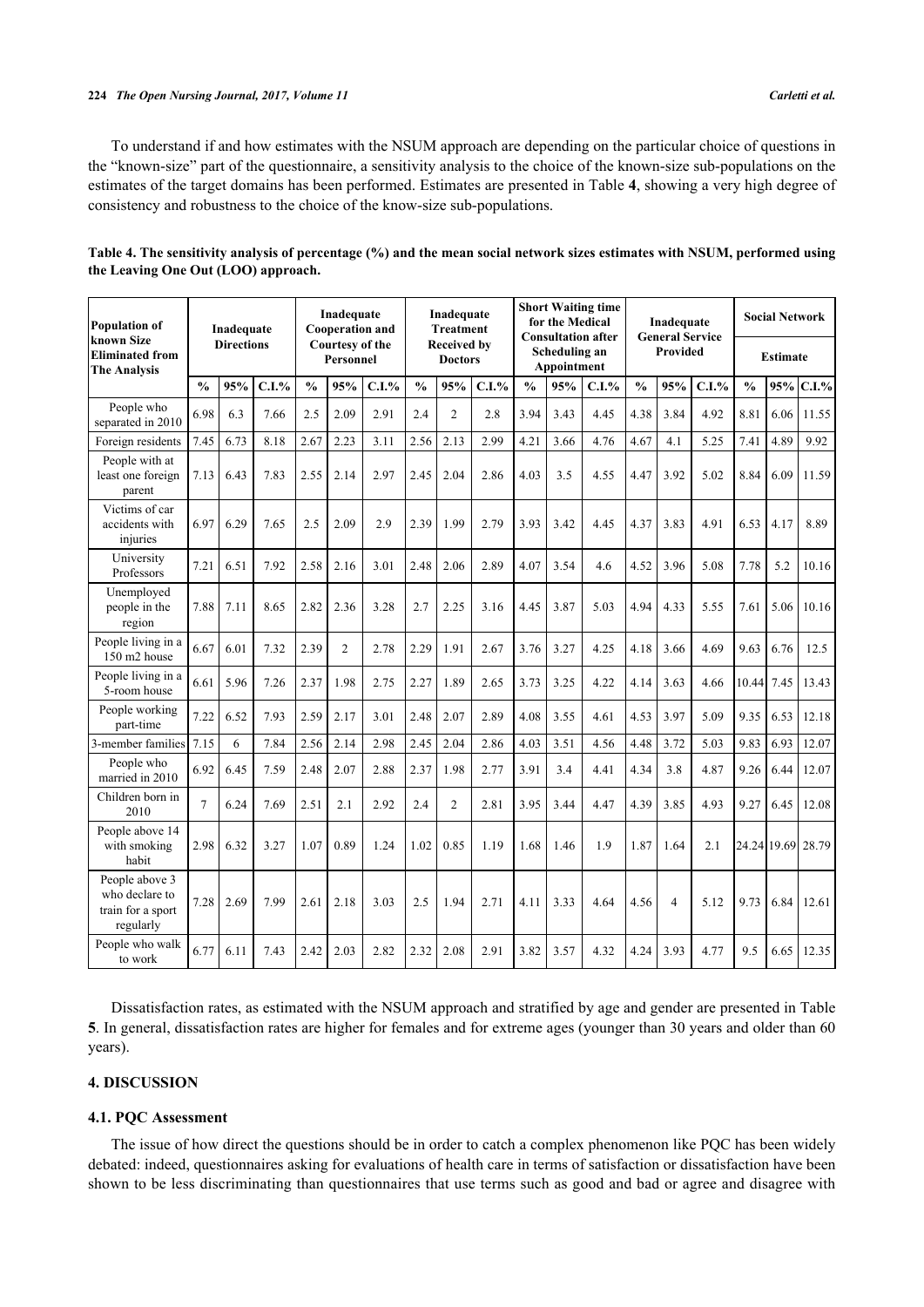concrete aspects of care [[31](#page-11-12), [32](#page-11-13)]. A discrepancy approach, both semantic and based on concrete situations, has been proposed, and some questionnaires measure preferences and experiences deriving evaluations from the two by calculating difference or ratio scores [[33\]](#page-11-14). Although there is some evidence that patients are capable to distinguish between preferences and experiences, there is in general no validated framework for deriving evaluations from preferences and experiences [\[34](#page-11-15) - [37\]](#page-11-16). Qualitative approaches have been proposed to examine patients' experiences in more depth, in particular in some areas of specialty [\[38](#page-11-17)]. In general however, all such approaches use direct methods of interviewing [\[39](#page-11-18)].

|                                                                                    | $\vert$ from 31 to 60<br>over 61<br>up to $30$ |  |  | Male                                                                                        | Female |  |                       |  |  |  |
|------------------------------------------------------------------------------------|------------------------------------------------|--|--|---------------------------------------------------------------------------------------------|--------|--|-----------------------|--|--|--|
|                                                                                    |                                                |  |  | % 95% C.I. $\%$ 95% C.I. $\%$ 95% C.I.                                                      |        |  | % 95% C.I. % 95% C.I. |  |  |  |
| Inadequate directions                                                              |                                                |  |  | $[0.51] 0.00] 1.21] 4.09] 3.62] 4.55] 3.18] 2.57] 3.79] 1.98] 0.61] 0.94] 4.36] 3.96] 4.75$ |        |  |                       |  |  |  |
| Inadequate cooperation of personnel working in the Institute                       |                                                |  |  | $[2.79]1.14]4.44[0.73]0.53[0.93]2.45[1.91]2.98[1.01]0.82[1.19]1.46[1.23]1.69$               |        |  |                       |  |  |  |
| Inadequate treatment received by Doctors of the Institute                          |                                                |  |  | $[0.76]0.00]1.62[0.55]0.38[0.72]2.90[2.32]3.49[0.78]0.61[0.94]1.31[1.10]1.53$               |        |  |                       |  |  |  |
| Short waiting time for the medical consultation after scheduling an<br>appointment |                                                |  |  | 1.78 0.46 3.09 2.04 1.71 2.37 2.17 1.67 2.68 1.38 1.16 1.60 2.44 2.15 2.74                  |        |  |                       |  |  |  |
| Inadequate general service provided by this Institute                              |                                                |  |  | 3.05 1.32 4.77 0.72 0.52 0.91 5.75 4.93 6.57 0.78 0.61 0.94 3.02 2.69 3.34                  |        |  |                       |  |  |  |

#### <span id="page-6-0"></span>**Table 5. Target population size estimates stratified by age and gender classes.**

For what concerns the general level of quality of services provided by hospitals, as emerged from a pan-European survey, the dissatisfaction rate is estimated ranging from 30% up to 45% [\[1](#page-10-0)]. Our current survey at IOV, conducted in a very specialized and quality-driven institute, and thus not directly comparable with such figures, is depicting a very different scenario in terms of PQC, being definitely very high according to both the CRO and the NSUM approach: overall, the percentage of dissatisfied users is respectively estimated as about 0.6% and 3.6%.

Research in the Italian context showed that satisfaction rates trespass the upper limit of 20% only in specific domains, whilst it ranges normally on the 5-8% range. In the oncological context, like the one in our study, 20% of patients were wanting improvement in aspects of care pertaining to doctors' provision of information, *i.e.* 'information on illness', 'information on resources for help' (19%) and 'information on medical tests' (19%), whereas a lower proportion of patients wanted improvement in aspects of care relating to nurses' availability (7%), nurses' or doctors' human quality (5 and 7%, respectively) and hospital comfortableness (4%) [[40\]](#page-12-0).

In our research, PQC is high for all domains related to professional aspects both for what concerns medical treatment (2.34%,95% C.I. 2.06-2.63%) and staff courtesy (2.4%, 95% C.I. 2.15-2.74%), in line with data coming from Europe, where satisfaction on medical and nursing staff is up to 70-80% [[1\]](#page-10-0). In this context, nursing staff is widely recognized to play an essential role, representing often a gateway between the patient and the health care organization [\[41](#page-12-1), [42](#page-12-2)]. Nurses interact with patients more often than any other health care professional in a hospital[[43](#page-12-3)] and numerous study findings indicate that nursing care is a key determinant of overall patient satisfaction during a hospital admission [\[1](#page-10-0), [44](#page-12-4)].

Nurse activities are moreover a key factor in providing complete, timely and understandable information about a patient's illness and the development of therapy, which again is a pillar in PQC [\[45\]](#page-12-5) along with other aspects like the time spent with the physician, the interpersonal skills of the physician, waiting time to get an appointment, empathy of personnel with the patient, the continuity of care provided [\[45](#page-12-5)]. Such aspects are not only a matter of selfconsciousness, but are also widely discussed in the personal social network of the patients, as shown by the high degree of capability to respond to such questions indirectly as observed in the NSUM approach.

Structural aspects of the hospital are more critical and modifiable only on the long term but they might also be a matter of deeper discussion in the patient network. NSUM figures shows that 6.82% (95% C.I. 6.33-7.31%) of the patients are able to recognize among the persons connected with them an average number of 2-3 dissatisfied persons (out of a network size which on average accounts for about 20 people per patient). Furthermore, although not directly documented in the study, being the Oncological Institute a reference care provider for all over Italy, with patients coming also from southern Italian regions, a potential overestimation of the PQC using traditional methods is plausible and it is potentially attributable to cultural aspects and attitudes, which have been documented as influencing PQC in southern patients [\[46\]](#page-12-6). Noticeably, in particular with reference to the Italian context, a link between low PQC and compliance of patients to care has been documented, raising further concerns over the public health consequences of a potential under-estimation of dissatisfaction rates [[47\]](#page-12-7).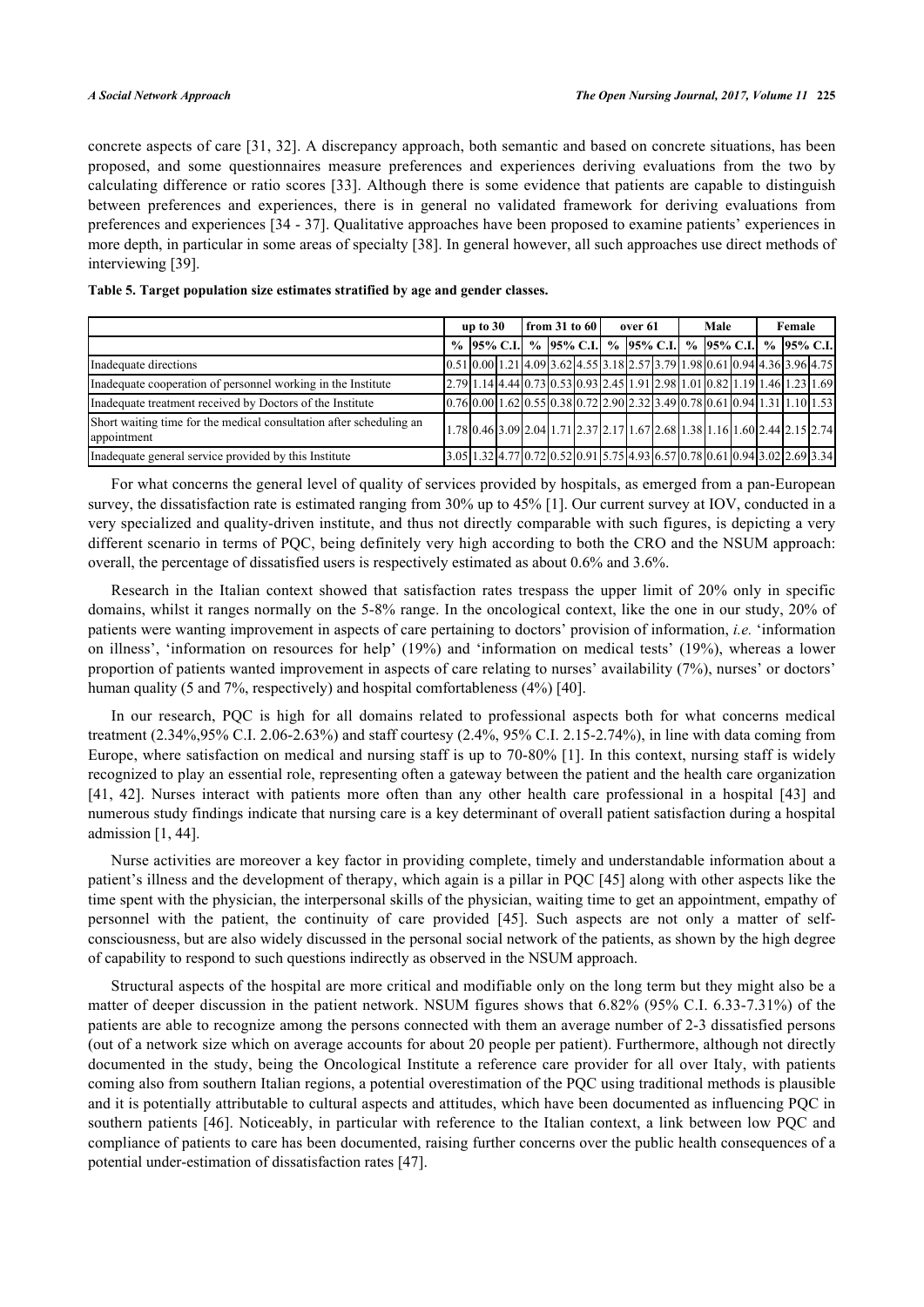#### **4.2. Applicability of NSUM**

CRO-based estimates of the current level of satisfaction among patients are obtained using a classical approach, where people are directly asked about their preference and/or satisfaction regarding one or more services. This approach is known to be biased since the very early research on PQC assessment, in the sense that "*satisfaction scores may be falsely high, since most patients do not wish to give negative answers, or falsely low, since some patients are dissatisfied with life in general*" [[48\]](#page-12-8). Nevertheless, the direct approach is still widely used and is a part of a routinely assessment in most Health Care facilities, both in Europe [\[14](#page-10-13), [49\]](#page-12-9) and in USA[[50](#page-12-10)]. In the current survey, the dramatically low estimates of patients' dissatisfaction rates as obtained with the CRO direct approach are most likely to be attributable to a bias in patients' responses. Indeed, when asked indirectly with the NSUM approach, people provide figures on dissatisfaction rates which are 20-fold higher. This estimate is still lower than literature, but this might be attributable to the situation of a very well performing and good perceived service, which might be the case for a high specialty oncology hospital like IOV.

It is very difficult however to determine which can be, if any, the bias in the NSUM estimates. It is well reported in the technical literature about the potential barrier and transmission effects, which may cause people to under- or overestimate the number of people known in each given situation [[1,](#page-10-0) [51\]](#page-12-11). An indication on the magnitude of the bias could be provided, as recommended in Snidero *et. al* [\[29](#page-11-10)], by a sensitivity analysis of each target question to the choice of each specific sub-population used in getting the estimates of the social network size.

In this regard, we have noticed that outcomes are not particularly influenced by the target size population, except for the population number 13, whose influence is however not such high to change the overall conclusions of the research in terms of PQC at IOV.

What seems to matter most is the positive or negative meaning of target questions: indeed, the NSUM approach seems to underestimate "positive" qualities of the institute, showing for instance a very low degree of satisfaction rates about "short" waiting times "short waiting time for the medical consultation after scheduling an appointment". This might be attributable to a low transmission of positive concepts among family members of peers within each person's social network, suggesting that NSUM would be more appropriate for investigating negative or stigmatizing concepts more than positive ones. This should be the matter for further investigations.

In this sense, results of the NSUM are undoubtedly encouraging, although a more sensible and focused choice of subpopulations would be desirable for the future to enhance the quality of outcomes. As a critical point in the approach, it is worth noting that the number of questionnaires collected is below 50% of the total number handed out to participants. This may have been influenced by time constraints, unavoidable since the NSUM survey was forced to be conducted in conjunction with the CRO survey in a very tight time window of three days, for administrative and operational reasons. A wider survey, with more subpopulations and more time to be conducted would be helpful in providing a hopefully clearer picture of the applicability of NSUM in the context of PQC assessment.

There are other several measurable factors that influence the PQC in cancer patients, although many authors have also reported that customers satisfaction is largely influenced by the medical treatment received or the different cultural background, which leads patients to have different expectations on the "type" of treatment they hope to receive [\[52\]](#page-12-12). The NSUM estimates clearly show an age and gender effect on both the overall level of satisfaction and its specific professional and organizational aspects. Previous reports highlighted, in a different population, how younger ages are commonly associated with higher dissatisfaction rates [\[53](#page-12-13)]. In our analysis, NSUM estimates provide a different picture according to which aspect of PQC we focus on: an age effect in the sense of worse PQC for older people is characterizing the overall satisfaction and the organizational aspects, whereas an interesting U-shaped curve is derived for the courtesy, with youngest and oldest people being more un-satisfied than middle-aged patients. The left-part of the curve is in accordance with some UK studies, where higher degrees of un-satisfaction for communication, courtesy and in general emphatic matters are associated with age younger than 45 years [\[54](#page-12-14)]. Noticeably, dissatisfaction rates are higher for females than for males, in particular for what concerns organizational aspects like indications and directions within IOV and overall attitudes toward IOV. This is in accordance with a large survey focused on recommendations of the health care facility to others, where females were less prone to recommend the hospital to others [[18\]](#page-11-1).

### **CONCLUSION**

Well known limits of the classical, direct techniques to interview people to estimate PQC are clearly emerging from our CRO survey. The NSUM alternative approach, based on the concept of social network, is promising and deserves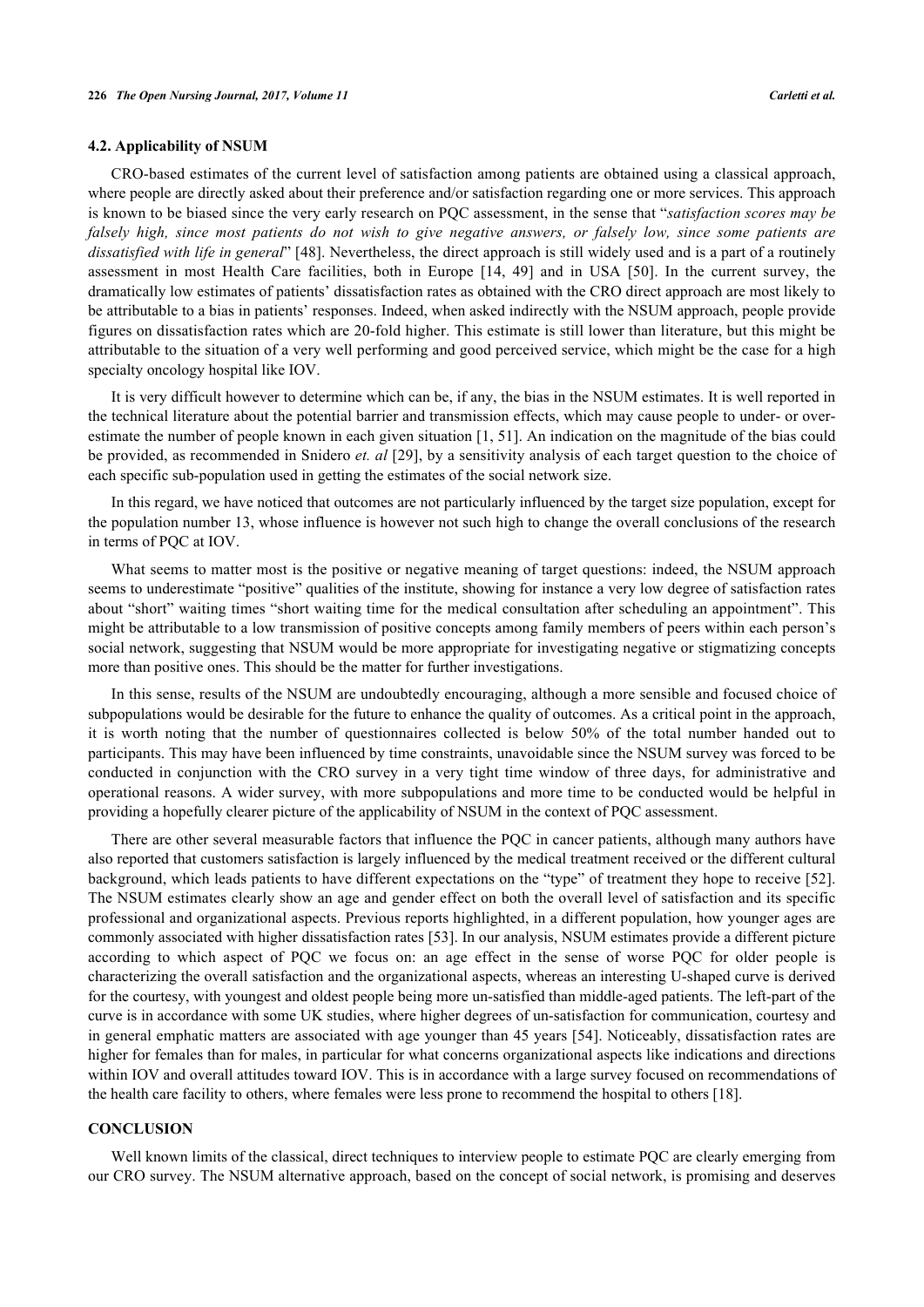further investigations and fine tuning.

### **LIST OF ABBREVIATIONS**

| (PQC)  | Perceived quality of health care services |
|--------|-------------------------------------------|
| (CRO)  | <b>Customer Relations Office</b>          |
| (NSUM) | Network Scale-Up Method                   |
| (IOV)  | Oncology Hospital in Veneto               |
| (CUP)  | Center Unique Reservation                 |

#### **ETHICS APPROVAL AND CONSENT TO PARTICIPATE**

Not applicable.

#### **HUMAN AND ANIMAL RIGHTS**

No Animals/Humans were used for studies that are base of this research.

#### **CONSENT FOR PUBLICATION**

Not applicable.

#### **CONFLICT OF INTEREST**

The authors declare no conflict of interest, financial or otherwise.

#### **ACKNOWLEDGEMENTS**

Authors gratefully acknowledge the help provided by the Institute Health Director and the Nursing division director for having authorized the research. Special thanks goes to Chiara Carletti for translation and to the ward radiotherapy coordinator, Cristina Tridello, for the cooperation.

### **APPENDIX A**

The NSUM is a social network estimator for the size of hidden and hard-to-count subpopulations. The main concept of social network can be expressed as the set of people known by each person. Starting from a subpopulation *E* of the full population *T*, this method is based on the assumption that the ratio between the unknown size *e* of *E* and the size *t* of *T* is proportional to the ratio of the mean numbers of people in *E* and in *T* known by the respondent (Fig. **[A1](#page-9-1)**). On the other hand, if *c* is the number of persons known by each respondent and *m* is the mean number of persons known by each respondent in the subpopulation *E*, this method assumes that  $m/c = e/t$ .

In this paper we used a maximum likelihood estimator [[55\]](#page-12-15) that relies on the assumption that the number  $m_{ij}$ , of each target population, known by the *i* - th respondent, follows a Binomial distribution:

$$
Prob(m_{ij}) = {c_i \choose m_{ij}} p^{m_{ij}} (1-p_j)^{c_i-m_{ij}}
$$
 (1)

$$
p_j = \frac{e_0}{t} \tag{2}
$$

Where  $c_i$  is the social network size of *i* - th respondent, and  $e_j$  is the unknown size of the *j* - th target population.

The maximum likelihood scale-up estimator for the size  $e_j$  of the target subpopulation  $E_j$  is given by

$$
\hat{e}_j = t \frac{\sum_i m_{ij}}{\sum_i c_i} \tag{3}
$$

where the size of the general population *T* is multiplied by the ratio between the total number of the *j* - th target population known by the respondents and the sum of the respondent social network sizes. It has been proven that equation (3) is an unbiased estimator [\[19](#page-11-2), [21](#page-11-19)].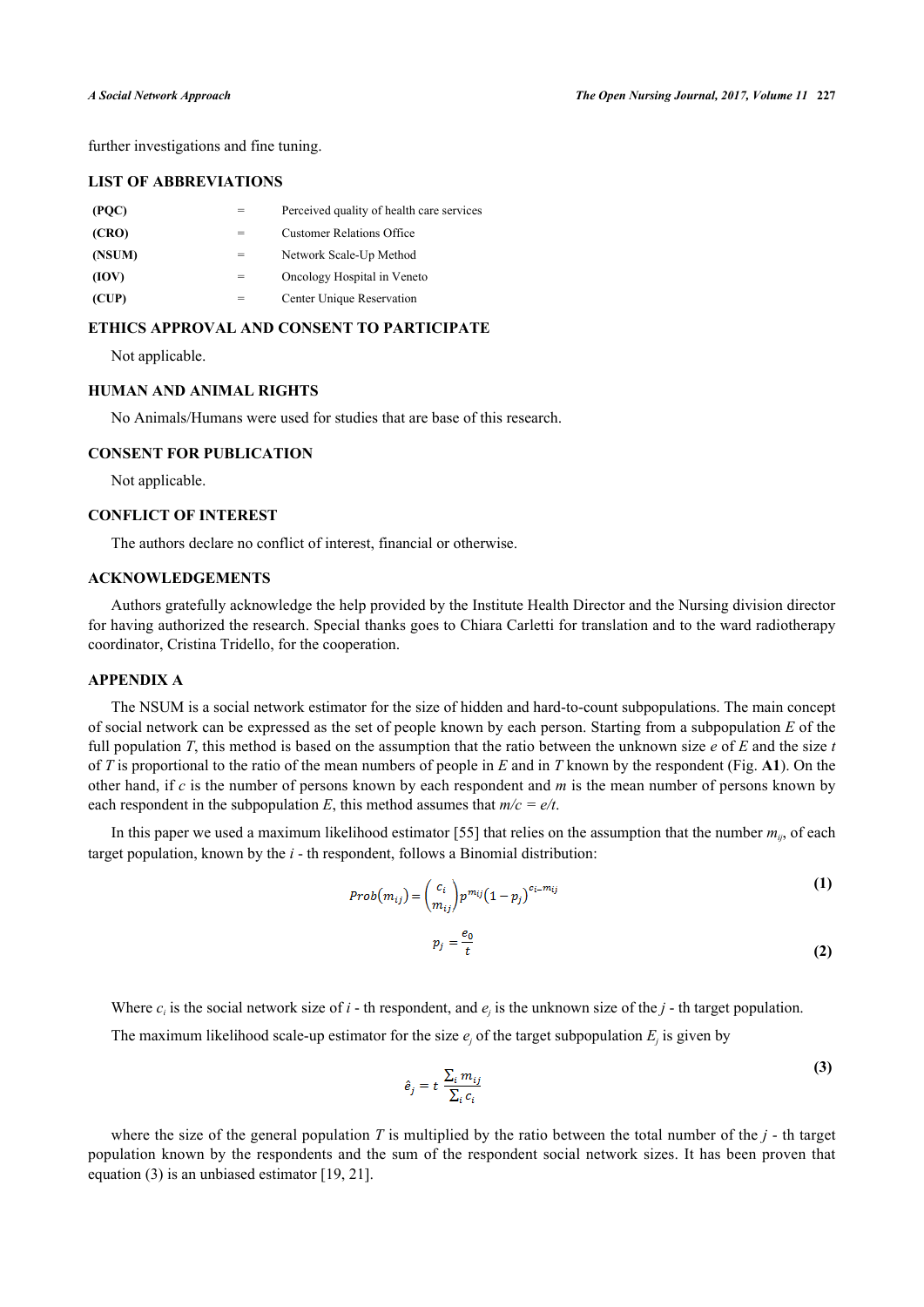#### *The Open Nursing Journal, 2017, Volume 11 Carletti et al.*

The estimator (3) requires just computing the sum of the social network's size  $c_i$  over all respondents. These latter parameters were estimated in this work by using the proportional estimator [\[29](#page-11-10)]. This estimator relies on the same basic underlying idea of the scale-up method: to estimate the social network size of each respondent. People are asked about how many people they know in several subpopulations of known size. Therefore, the proportional estimator for the social network size of the *i* - th respondent is given by the following formula:

$$
\hat{c}_i = t \frac{\sum_{k=1}^{L} m_{ik}}{\sum_{k=1}^{L} e_k} \tag{4}
$$

<span id="page-9-1"></span>Where  $m_{ik}$  is the number of people known by the *i* - th respondent in the subpopulation of known size. As in  $e_k$  the scale-up estimator the quantities cj are assumed known, in this case they are estimated from subpopulations of known size (*i.e.*, the  $e_k$  terms are fixed).



Fig. (A1). Populations of target size selected for the scale-up questionnaire.

<span id="page-9-0"></span>**Table A1. Populations of known size published on the Central Statistics Institute website used for the pilot questionnaire [\[26](#page-11-7)].**

|                    | <b>Population of Known Size</b>                                      | <b>Population Size</b> |
|--------------------|----------------------------------------------------------------------|------------------------|
| 1                  | People who separated in 2010                                         | 88191                  |
| $\mathbf{2}$       | Foreign residents                                                    | 4570317                |
| 3                  | People with at least one foreign parent                              | 104773                 |
| $\overline{\bf 4}$ | Victims of car accidents with injuries                               | 205638                 |
| 5                  | People who graduated in 2008                                         | 20204                  |
| 6                  | <b>University Professors</b>                                         | 63249                  |
| 7                  | Unemployed people in the region                                      | 112000                 |
| 8                  | People living in a 150 m2 house                                      | 1953963                |
| 9                  | People living in a 5-room house                                      | 2319640                |
| 10                 | People working part-time                                             | 222469                 |
| 11                 | 3-member families                                                    | 1206066                |
| 12                 | Cohabiting couples                                                   | 43779                  |
| 13                 | People who married in 2010                                           | 217700                 |
|                    | 14 Children born in 2010                                             | 530770                 |
| 15                 | People above 14 with smoking habits                                  | 13519697               |
| 16 <sup>1</sup>    | Women who miscarried in 2006                                         | 74117                  |
| 17                 | People using the mass media (newspapers, magazines, TV, radio)       | 35757801               |
|                    | 18 6-year old children who have been to the theatre in the last year | 13277191               |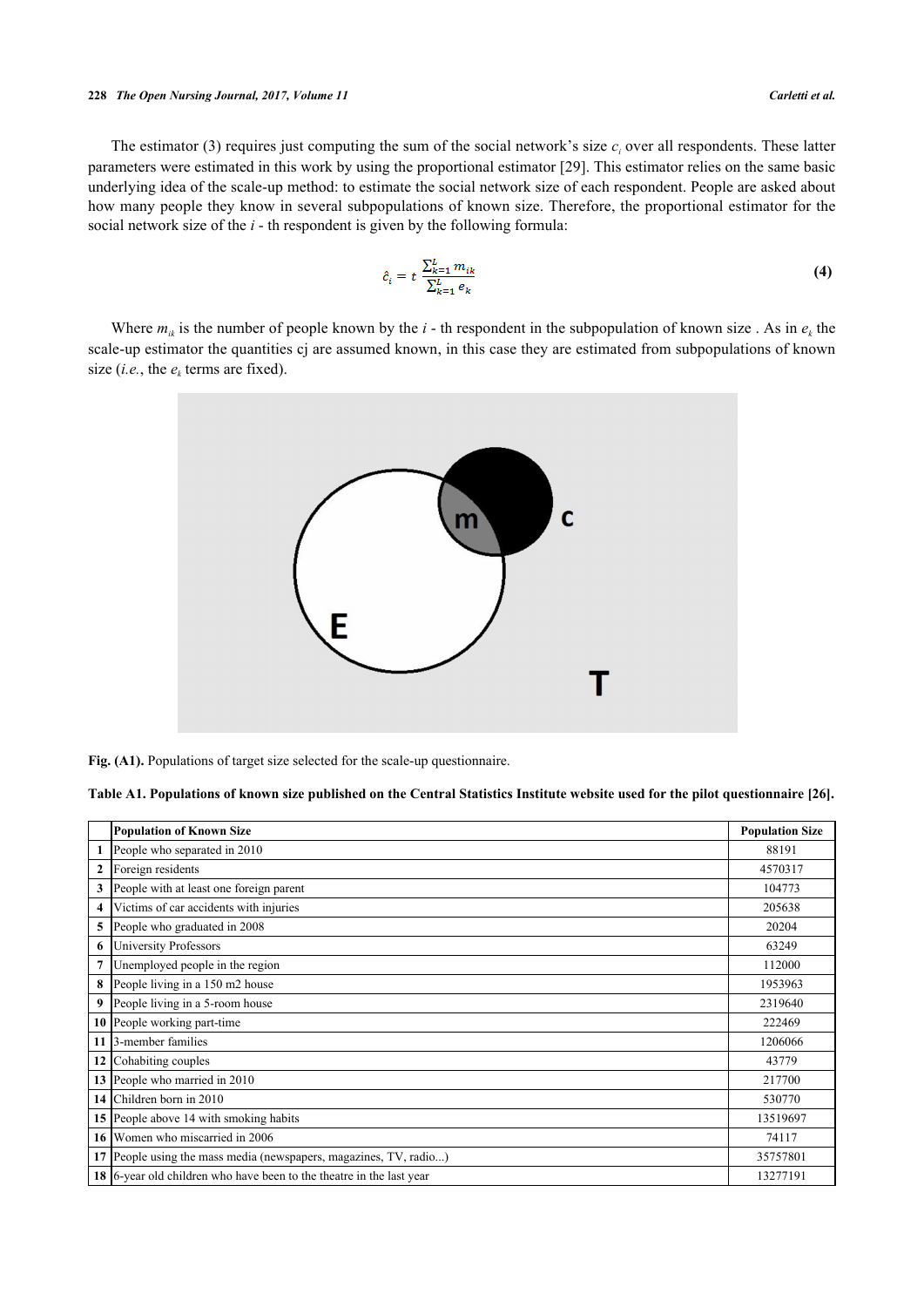#### *(Table 1\$) contd.....*

| <b>Population of Known Size</b>                                                                               | <b>Population Size</b> |
|---------------------------------------------------------------------------------------------------------------|------------------------|
| 19 [6-year olds and above who attended discos, night clubs, pubs or other dancing clubs at least once in 2009 | 13570185               |
| 20 6-year olds and above who read a book in 2011                                                              | 27463778               |
| 21 3-year olds and above who used a PC and Internet in 2011                                                   | 31647003               |
| 22 People working in public libraries (Veneto)                                                                | 135                    |
| 23 People who have borrowed a book from a public library (Veneto)                                             | 14942                  |
| 24 People above 3 who declare to train for a sport regularly                                                  | 32844653               |
| 25 People who have few or many problems to reach the emergency room                                           | 13277191               |
| 26 14-year olds and above who use means of transportation at least few times a year                           | 14974731               |
| 27 People who attend places of worship                                                                        | 19308905               |
| 28 People who walk to work                                                                                    | 7153920                |
| 29 People who go to school by bus                                                                             | 7153920                |

#### **REFERENCES**

- <span id="page-10-0"></span>[1] Aiken LH, Sermeus W, Van den Heede K, *et al.* Patient safety, satisfaction, and quality of hospital care: cross sectional surveys of nurses and patients in 12 countries in Europe and the United States. BMJ 2012; 344: e1717. [\[http://dx.doi.org/10.1136/bmj.e1717\]](http://dx.doi.org/10.1136/bmj.e1717) [PMID: [22434089](http://www.ncbi.nlm.nih.gov/pubmed/22434089)]
- <span id="page-10-1"></span>[2] Loblaw DA, Bezjak A, Bunston T. Development and testing of a visit-specific patient satisfaction questionnaire: the Princess Margaret Hospital Satisfaction With Doctor Questionnaire. J Clin Oncol 1999; 17(6): 1931-8. [\[http://dx.doi.org/10.1200/JCO.1999.17.6.1931](http://dx.doi.org/10.1200/JCO.1999.17.6.1931)] [PMID: [10561235\]](http://www.ncbi.nlm.nih.gov/pubmed/10561235)
- <span id="page-10-9"></span>[3] Vogus TJ, McClelland LE. When the customer is the patient: Lessons from healthcare research on patient satisfaction and service quality ratings. Hum Resour Manage Rev 2016; 26: 37-49. [\[http://dx.doi.org/10.1016/j.hrmr.2015.09.005\]](http://dx.doi.org/10.1016/j.hrmr.2015.09.005)
- <span id="page-10-2"></span>[4] Pedersen R. Empirical research on empathy in medicine-A critical review. Patient Educ Couns 2009; 76(3): 307-22. [\[http://dx.doi.org/10.1016/j.pec.2009.06.012](http://dx.doi.org/10.1016/j.pec.2009.06.012)] [PMID: [19631488\]](http://www.ncbi.nlm.nih.gov/pubmed/19631488)
- <span id="page-10-3"></span>[5] Zarei A, Arab M, Froushani AR, Rashidian A, Ghazi Tabatabaei SM. Service quality of private hospitals: the Iranian patients' perspective. BMC Health Serv Res 2012; 12: 31. [\[http://dx.doi.org/10.1186/1472-6963-12-31\]](http://dx.doi.org/10.1186/1472-6963-12-31) [PMID: [22299830](http://www.ncbi.nlm.nih.gov/pubmed/22299830)]
- <span id="page-10-4"></span>[6] Parasuraman A, Zeithaml V, Berry L. A Conceptual Model of Service Quality and its Implications for Future. Res J Market 1985; 49: 41-50.
- <span id="page-10-5"></span>[7] Nashrath M, Akkadechanunt T, Chontawan R. Perceived nursing service quality in a tertiary care hospital, Maldives. Nurs Health Sci 2011; 13(4): 495-501.

[\[http://dx.doi.org/10.1111/j.1442-2018.2011.00648.x\]](http://dx.doi.org/10.1111/j.1442-2018.2011.00648.x) [PMID: [22093756](http://www.ncbi.nlm.nih.gov/pubmed/22093756)]

- <span id="page-10-6"></span>[8] Roy SK, Lassar WM, Ganguli S, Nguyen B, Yu X. Measuring service quality: a systematic review of literature. Int J Serv Econ Manage 2015; 7: 24-52.
- <span id="page-10-7"></span>[9] Isaac T, Zaslavsky AM, Cleary PD, Landon BE. The relationship between patients' perception of care and measures of hospital quality and safety. Health Serv Res 2010; 45(4): 1024-40. [\[http://dx.doi.org/10.1111/j.1475-6773.2010.01122.x\]](http://dx.doi.org/10.1111/j.1475-6773.2010.01122.x) [PMID: [20528990](http://www.ncbi.nlm.nih.gov/pubmed/20528990)]
- <span id="page-10-8"></span>[10] Saunders C, Carter DJ, Jordan A, Duffield C, Bichel-Findlay J. Cancer patient experience measures: An evidence review. J Psychosoc Oncol 2016; 34(3): 200-22. [\[http://dx.doi.org/10.1080/07347332.2016.1157717\]](http://dx.doi.org/10.1080/07347332.2016.1157717) [PMID: [26983680](http://www.ncbi.nlm.nih.gov/pubmed/26983680)]
- <span id="page-10-10"></span>[11] Brédart A, Razavi D, Robertson C, Didier F, Scaffidi E, de Haes JC. A comprehensive assessment of satisfaction with care: Preliminary psychometric analysis in an oncology institute in Italy. Ann Oncol 1999; 10(7): 839-46. [\[http://dx.doi.org/10.1023/A:1008393226195\]](http://dx.doi.org/10.1023/A:1008393226195) [PMID: [10470432](http://www.ncbi.nlm.nih.gov/pubmed/10470432)]
- <span id="page-10-11"></span>[12] Bjørngaard JH, Rustad AB, Kjelsberg E. The prisoner as patient - a health services satisfaction survey. BMC Health Serv Res 2009; 9: 176. [\[http://dx.doi.org/10.1186/1472-6963-9-176\]](http://dx.doi.org/10.1186/1472-6963-9-176) [PMID: [19785736](http://www.ncbi.nlm.nih.gov/pubmed/19785736)]
- <span id="page-10-12"></span>[13] Tong A, Winkelmayer WC, Craig JC. Qualitative research in CKD: An overview of methods and applications. Am J Kidney Dis 2014; 64(3): 338-46. [\[http://dx.doi.org/10.1053/j.ajkd.2014.02.026\]](http://dx.doi.org/10.1053/j.ajkd.2014.02.026) [PMID: [24768353](http://www.ncbi.nlm.nih.gov/pubmed/24768353)]
- <span id="page-10-13"></span>[14] Bjertnaes OA, Sjetne IS, Iversen HH. Overall patient satisfaction with hospitals: Effects of patient-reported experiences and fulfilment of expectations. BMJ Qual Saf 2012; 21(1): 39-46. [\[http://dx.doi.org/10.1136/bmjqs-2011-000137\]](http://dx.doi.org/10.1136/bmjqs-2011-000137) [PMID: [21873465](http://www.ncbi.nlm.nih.gov/pubmed/21873465)]
- [15] Leilabadi SH, Noorossana R. Modeling the quality and reliability dependent customer satisfaction in healthcare Int J Res Indus Eng 2014; 3(2): 33.
- <span id="page-10-14"></span>[16] Boscarino JA. Patients' perception of quality hospital care and hospital occupancy: Are there biases associated with assessing quality care based on patients' perceptions? Int J Qual Health Care 1996; 8(5): 467-77. [\[http://dx.doi.org/10.1093/intqhc/8.5.467](http://dx.doi.org/10.1093/intqhc/8.5.467)] [PMID: [9117200\]](http://www.ncbi.nlm.nih.gov/pubmed/9117200)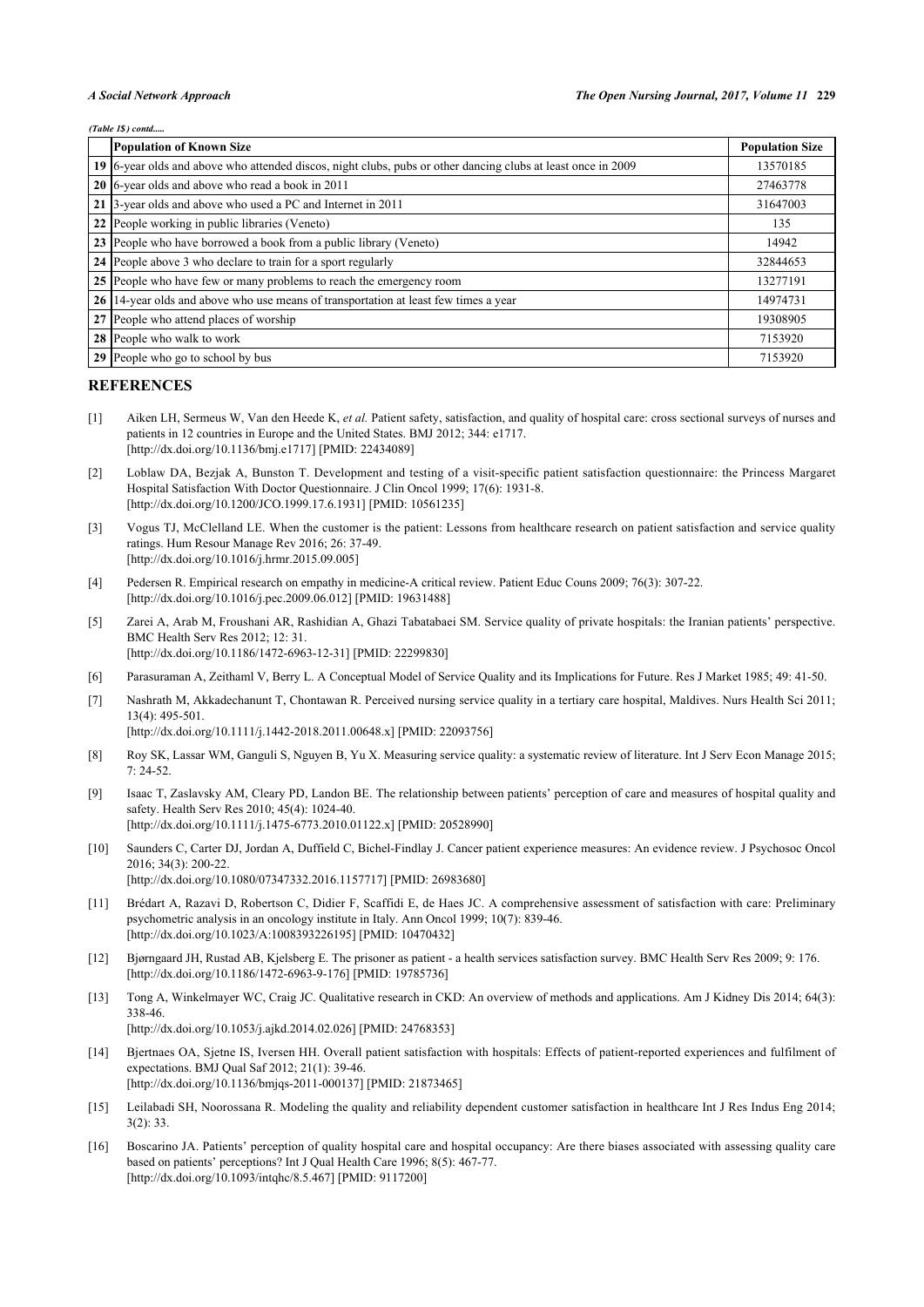- <span id="page-11-0"></span>[17] Felix HC, Seaberg B, Bursac Z, Thostenson J, Stewart MK. Why do patients keep coming back? Results of a readmitted patient survey. Soc Work Health Care 2015; 54(1): 1-15. [\[http://dx.doi.org/10.1080/00981389.2014.966881\]](http://dx.doi.org/10.1080/00981389.2014.966881) [PMID: [25588093](http://www.ncbi.nlm.nih.gov/pubmed/25588093)]
- <span id="page-11-1"></span>[18] Sack C, Scherag A, Lütkes P, Günther W, Jöckel KH, Holtmann G. Is there an association between hospital accreditation and patient satisfaction with hospital care? A survey of 37,000 patients treated by 73 hospitals. Int J Qual Health Care 2011; 23(3): 278-83. [\[http://dx.doi.org/10.1093/intqhc/mzr011](http://dx.doi.org/10.1093/intqhc/mzr011)] [PMID: [21515636](http://www.ncbi.nlm.nih.gov/pubmed/21515636)]
- <span id="page-11-2"></span>[19] Feehan DM, Salganik MJ. Stimating the Size of Hidden Populations Using the Generalized Network Scale-Up Estimator arXiv preprint arXiv. 2014. 1404.4009
- [20] Bernard HR, Johnsen EC, Killworth DP, Robinson S. Estimating the size of an average personal network and of an event subpopulation: some empirical results. Soc Sci Res 1991; 20: 109-21. [\[http://dx.doi.org/10.1016/0049-089X\(91\)90012-R\]](http://dx.doi.org/10.1016/0049-089X(91)90012-R)
- <span id="page-11-19"></span>[21] Killworth PD, Johnsen E, McCarty C, Shelley GA, Bernard HR. A social network approach to estimating seroprevalence in the United States. Soc Networks 1998; 20: 23-50. [\[http://dx.doi.org/10.1016/S0378-8733\(96\)00305-X\]](http://dx.doi.org/10.1016/S0378-8733(96)00305-X)
- <span id="page-11-3"></span>[22] Bernard HR, Killworth PD, Johnsen EC, Shelley GA, McCarty C. Estimating the ripple effect of a disaster. Connections 2001; 24(2): 18-22.
- <span id="page-11-4"></span>[23] Moody J. Fighting a hydra: A note on the network embeddedness of the war on terror. Struct Dyn 2005; 1(2)
- <span id="page-11-5"></span>[24] Snidero S, Soriani N, Baldi I, Zobec F, Berchialla P, Gregori D. Scale-up approach in CATI surveys for estimating the number of foreign body injuries in the aero-digestive tract in children. Int J Environ Res Public Health 2012; 9(11): 4056-67. [\[http://dx.doi.org/10.3390/ijerph9114056](http://dx.doi.org/10.3390/ijerph9114056)] [PMID: [23202831](http://www.ncbi.nlm.nih.gov/pubmed/23202831)]
- <span id="page-11-6"></span>[25] Bernard HR, Hallett T, Iovita A, *et al.* Counting hard-to-count populations: The network scale-up method for public health. Sex Transm Infect 2010; 86(Suppl. 2): ii11-5. [\[http://dx.doi.org/10.1136/sti.2010.044446](http://dx.doi.org/10.1136/sti.2010.044446)] [PMID: [21106509\]](http://www.ncbi.nlm.nih.gov/pubmed/21106509)
- <span id="page-11-7"></span>[26] Moher D, Schulz KF, Altman DG. The CONSORT statement: Revised recommendations for improving the quality of reports of parallel group randomized trials. BMC Med Res Methodol 2001; 1: 2. [\[http://dx.doi.org/10.1186/1471-2288-1-2\]](http://dx.doi.org/10.1186/1471-2288-1-2) [PMID: [11336663](http://www.ncbi.nlm.nih.gov/pubmed/11336663)]
- <span id="page-11-8"></span>[27] Snidero S, Morra B, Corradetti R, Gregori D. Use of the scale-up methods in injury prevention research: An empirical assessment to the case of choking in children. Soc Networks 2007; 29: 527-38. [\[http://dx.doi.org/10.1016/j.socnet.2007.03.003](http://dx.doi.org/10.1016/j.socnet.2007.03.003)]
- <span id="page-11-9"></span>[28] Snidero S, Zobec F, Berchialla P, Corradetti R, Gregori D. Question order and interviewer effects in CATI scale-up surveys. Sociol Methods Res 2009; 38: 287-305. [\[http://dx.doi.org/10.1177/0049124109346163\]](http://dx.doi.org/10.1177/0049124109346163)
- <span id="page-11-10"></span>[29] Snidero S, Morra B, Corradetti R, Gregori D. Estimating the Number of Foreign Bodies Injuries in Children with the Scale-up Method. ASA Proceedings of the Joint Statistical Meetings. 3586-91.
- <span id="page-11-11"></span>[30] Team RC. A language and environment for statistical computing. Vienna, Austria: R Foundation for Statistical Computing 2012.
- <span id="page-11-12"></span>[31] Wensing M, Elwyn G. Methods for incorporating patients' views in health care. BMJ 2003; 326(7394): 877-9. [\[http://dx.doi.org/10.1136/bmj.326.7394.877](http://dx.doi.org/10.1136/bmj.326.7394.877)] [PMID: [12702627\]](http://www.ncbi.nlm.nih.gov/pubmed/12702627)
- <span id="page-11-13"></span>[32] Akpinar E, Mutlupoyraz F, Saatci E, Bozdemir N. How Do Patients Evaluate the New Health Care System in General Practice? Results from the European Project on Patient Evaluation of General Practice Care (Europep) in Adana, Turkey. Int J Med Health Sci Res 2016; 3: 1-9. [\[http://dx.doi.org/10.18488/journal.9/2016.3.1/9.1.1.9\]](http://dx.doi.org/10.18488/journal.9/2016.3.1/9.1.1.9)
- <span id="page-11-14"></span>[33] Sixma HJ, van Campen C, Kerssens JJ, Peters L. Quality of care from the perspective of elderly people: The QUOTE-elderly instrument. Age Ageing 2000; 29(2): 173-8. [\[http://dx.doi.org/10.1093/ageing/29.2.173](http://dx.doi.org/10.1093/ageing/29.2.173)] [PMID: [10791453\]](http://www.ncbi.nlm.nih.gov/pubmed/10791453)
- <span id="page-11-15"></span>[34] Baker R. Pragmatic model of patient satisfaction in general practice: Progress towards a theory. Qual Health Care 1997; 6(4): 201-4. [\[http://dx.doi.org/10.1136/qshc.6.4.201](http://dx.doi.org/10.1136/qshc.6.4.201)] [PMID: [10177036](http://www.ncbi.nlm.nih.gov/pubmed/10177036)]
- [35] Lawton R, Gardner P, Plachcinski R. Using vignettes to explore judgements of patients about safety and quality of care: The role of outcome and relationship with the care provider. Health Expect 2011; 14(3): 296-306. [\[http://dx.doi.org/10.1111/j.1369-7625.2010.00622.x\]](http://dx.doi.org/10.1111/j.1369-7625.2010.00622.x) [PMID: [21029278](http://www.ncbi.nlm.nih.gov/pubmed/21029278)]
- [36] Sitzia J. How valid and reliable are patient satisfaction data? An analysis of 195 studies International journal for quality in health care. J Int Soc Quality Health Care 1999; 11: 319-28. [\[http://dx.doi.org/10.1093/intqhc/11.4.319](http://dx.doi.org/10.1093/intqhc/11.4.319)]
- <span id="page-11-16"></span>[37] Mittal V. Measuring & Managing Patient Satisfaction: Implementing Customer-Focused Strategy in Healthcare Using Patient Satisfaction Strategy Maps. PSSM 2016.
- <span id="page-11-17"></span>[38] Williams B. Patient satisfaction: A valid concept? Soc Sci Med 1994; 38(4): 509-16. [\[http://dx.doi.org/10.1016/0277-9536\(94\)90247-X](http://dx.doi.org/10.1016/0277-9536(94)90247-X)] [PMID: [8184314\]](http://www.ncbi.nlm.nih.gov/pubmed/8184314)
- <span id="page-11-18"></span>[39] Larrabee JH, Bolden LV. Defining patient-perceived quality of nursing care. J Nurs Care Qual 2001; 16(1): 34-60. [\[http://dx.doi.org/10.1097/00001786-200110000-00005](http://dx.doi.org/10.1097/00001786-200110000-00005)] [PMID: [11668855\]](http://www.ncbi.nlm.nih.gov/pubmed/11668855)